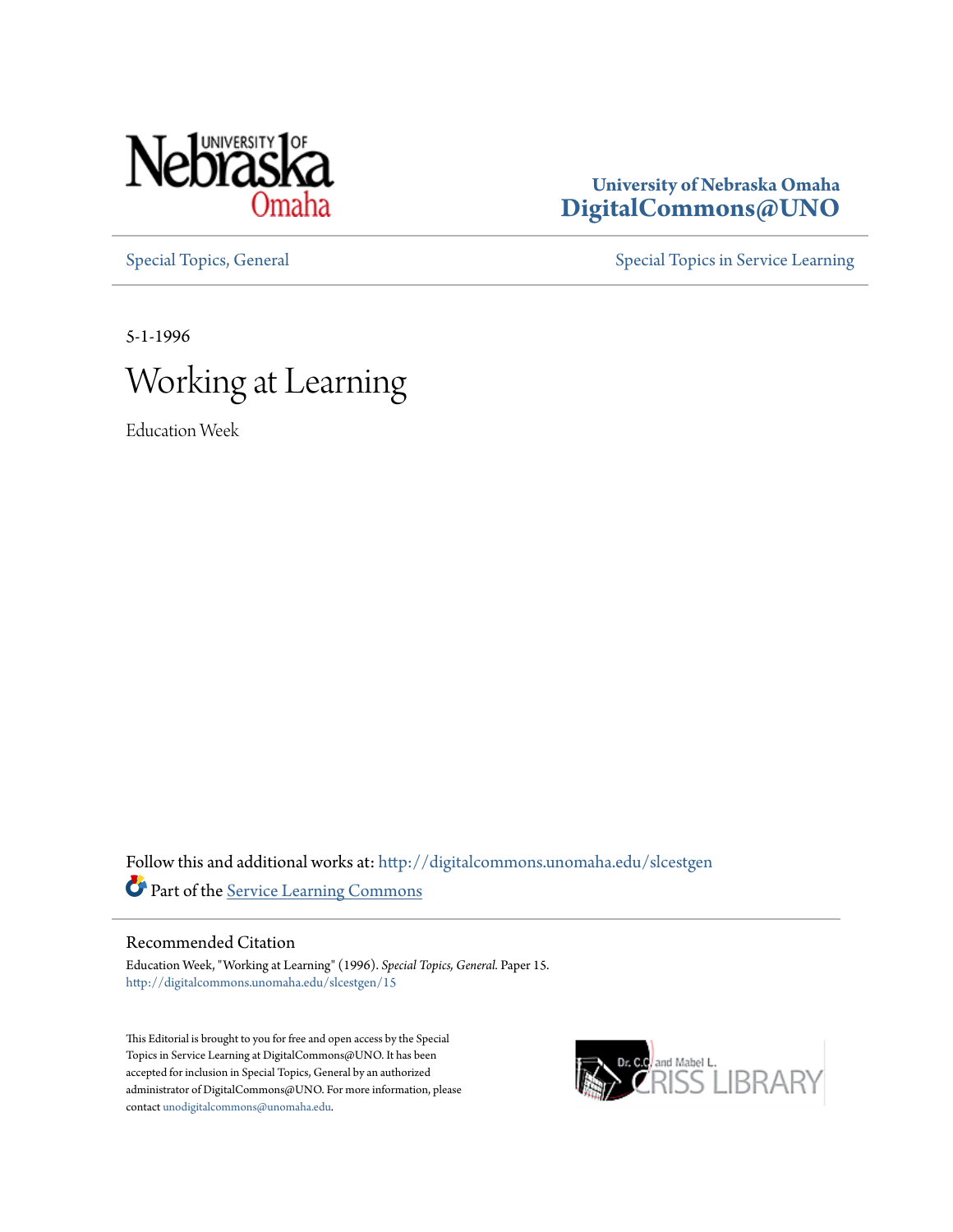COMMENTARY

**MARKAYA MARKATAN** Amas hina an an 3220 BRADE SH Sikin.

Webshort of absoluted

National Information Center **Cor Service Leasing**  $\gamma$ 994 Dubin Avol (246m h290 d S

 $\sqrt{75}$   $\approx$   $\approx$   $M_{45}$  ( $1996$ <sub>)</sub>  $\approx$  3.3 EDUCATION WEEK 33

 $MNIOI276$ 

# Working at Learning

School-to-work, community-service, and service-learning programs teach students to learn by doing. But are schools the right place for them?

raming the debate

**A Special Commentary Report** 

he pressure is on. National and community leaders are sending signals to schools to get with the program and find ways to prepare schoolchildren to address the needs of a changing nation.

up to schools to ensure that students are armed with critical thinking and problem-solving skills to give the American workforce a competitive edge in the dynamic global economy. Schools must also introduce students to the world of work to ensure they become productive members of society. And they must teach students to be more civic-minded and oriented toward leadership as well as to claim more responsibility for their neighborhood development Faced with such a mission, many schools look to school-to-work, community-service, and service-learning programs for curriculum strategies.

All three approaches subscribe to the philosophy of experiential educationlearning by doing-to get students into their communities for active learning. Only their purposes are different. School-to-work programs prepare students for careers; service learning and community service seek to instill civic responsibility And, while most agree with the broad intentions of these programs and with what they mean for shaping students, many disagree on the role that schools should play in delivering them.

Proponents champion the idea of schools forming partnerships with community-based organizations, pooling the efforts of neighbors and teachers, and creating "schools without walls" in the hope of instilling visions in their stu-

a Dina Sultana

dents' heads of their future livelihood. Equipped with such a sense of possibility. the theory goes, students will be more inclined to plug away at academics; they can see that their hard work will pay off down the road. But critics argue that teaching job skills and engaging students in community-service projects are not a part of a school's core mission .Schools already struggle to simply teach the basics; teach ers hardly have the time or energy to add yet another "extra" to their lesson plans. Moreover, some children simply are not ready for these experiential programs until they have mastered at least the fundamentals. In this special section, one writer insists

that educators must now look outside the "prism of school" and into other community-based organizations to educate today's students. Another writer, who played a key role in developing Maryland's high school community-

service requirement, asserts that teaching such skills is a fundamental part of schools' missions. On the other hand, a concerned grandparent argues that such programs are unnecessary curriculum "add-ons" that schools should not be burdened with, especially because the strategies do not work for every student.

Finally, two high school teachers reflect on how they integrated school-to-work and service-learning projects into the curriculum-to the benefit of the students and the community.

This special Commentary report, one in a series examining crucial issues in education, is being underwritten by a grant from the Philip Morris Companies Inc.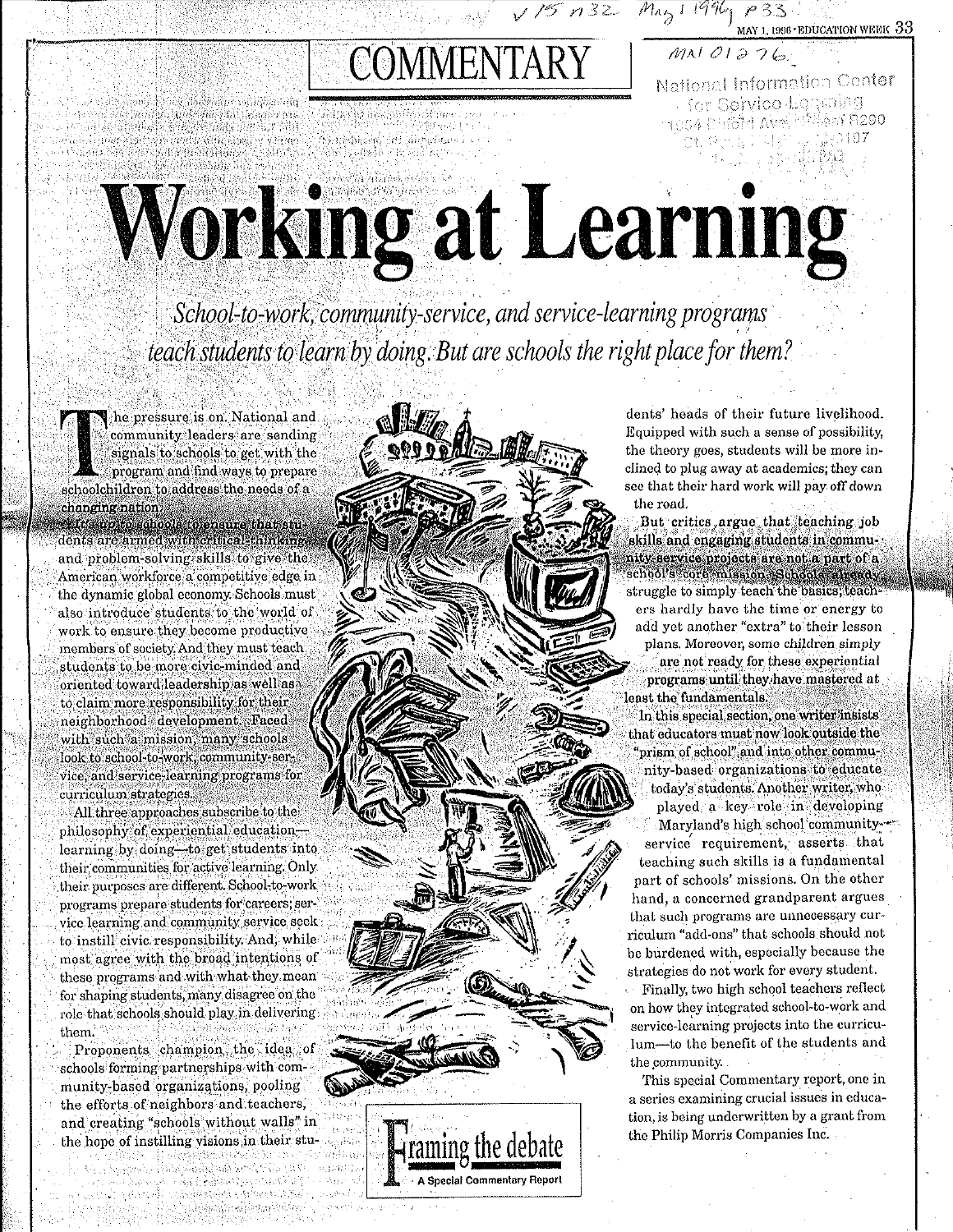#### $M N O 12.77$  $A$ boc

# *'Academics* **And Life'**



**By Samuel** 

Halperin

exciting learning can happen throughout the community, not solely in the classroom, is enjoying something of a revival in American education. The schoolto-work movement, national and community service, and service learning are integral parts of this rediscovery While there are differences among the three mini-movements, they share several important fundamentals. Young people prefer,

the idea that effective and

are metivated by and benefit from active rather than passive learning environments. Various community institutions—families, employer work-<br>places, local government, nonprofit citizens' organizations offer possibilities for powerful learning experiences. These structured experiences in the community can make real and meaningful the academic content of formal school-based learning. Practicing else-

where what one learns in school is the best way to enhance and reinforce classroom learning and to call it forth when it is needed in later life.

In the words of Hilary Pennington, the president of Jobs for the Future, the Boston-based workforce-development group:

"We see service learning as a close cousin to workbased learning, one which shares many of its benefits. For example, service learning is one of

the few opportunities for students to experience what it means to contribute to society-to make a difference-especially during a period of adolescent growth when this experience is very developmentally important. It reconnects the student to his or her community, and the school (if the effort is schoolbased) to its neighborhood. Moreover, service learning, like apprenticeship experiences, contextualizes the student's learning, whether that learning stems from the classroom, the workplace, or the service project. Service learning, if done well, provides the environment in which students can'gain organizational,

team, and problem-posing and -solving skills, and other attitudes and capabilities necessary to future work and learning.

These three mini-movements should be viewed through a broader prism than that of schooling. Their philosophies approach young people as resources who are capable of contributing now, not merely in later life. Rather than regard students as helpless and empty vessels into whom teachers pour information. adults in experiential education see themselves as partners and guides, helping to produce healthy, selfaffirming, and productive lifelong learners. Young people are also full partners, taking substantial personal



responsibility for directing their own learning, By helping young people grow through various forms of doing, these adults offer the essential respect that many of these youths find absent in their lives. Focusing on practical results and outcomes, experiential

See MNOI278 also

# 'No Wonder Johnny Can't Read'



**Hansen** 

nce again, we have a new federal education plan: the School to Work Opportunities Act of 1994. This time, the plan is jointly funded by the U.S. Departments of Labor and Education and is heralded as the savior of American education. Advocates of this federal program claim that it is the remedy for all of society's ills, from poor citizenship and lazy or illiterate workers to spoiled and undisciplined children.

Champions of this plan have marketed school-to-work programs as options to vocational education that are so terrific that "all students" should participate. They present success story after success story to prove their point.

But, these stories are smoke and mirrors. After all, they are only anecdotes of recent collaborative school and community-business projects, not stories of the longterm'impact such programs have had on participants' job placement and success There is absolutely no evidence that school-to-work programs successfully prepare all schoolchildren to make significant-or even adequate-contributions to the workplace.

Not one student in the United States has completed a training program such as those outlined in the federal script, which requires that a student would have been counseled, during school time, from "the earliest possible age, and no later than 7th grade," on the career choices available to him.

Consider this: The student would have been trained in a curriculum that "integrated all academics with vocational skills" and taught in the "context of [his] future workplace."

This hypothetical school-to-work student would have been taught on the approved work site, as well as having his workplace academics or "applied" academics taught part-time at the school site. "School-based mentors" and "work-based mentors" would have counseled and guided the student successfully through a smooth transition between his "school-based learning" and his

work-based learning." Just getting through the jargon. would require a full day's work.<br>But there is no record of such a program having produced a skilled, responsible citizen who is a productive. contributing member of her community. Do we want our federal money going to an educational quick fix that has vet to be evaluated?

Advocates of school-to-work programs assume that every child-when placed in such a program-will achieve the outcomes intended for them. Will such a program work for all children? These anecdotes only account for children who have been educated within a traditional curriculum. Only when these students have mastered the necessary basics and have reached an age when they can begin to open their minds to their futures are they placed into a high school career-exploration program or a vocational program. Proponents cite these successes and proudly claim total credit for the potential achievements of all students-regardless of their

age or whether they have mastered the basics. Anecdotal evidence of these successes has brought careertraining programs to students as young as elementary age.

These "success stories" only prove what we have always known: If you give children a solid basic education in their younger years, then give them a quality vocational experience in their high school years. they will go on to become productive members of society.

Good teachers with a quality academic curriculum have been successfully producing good workers, good leaders, and good citizens for more than a century. They have accomplished this in all kinds of environments with all kinds of teaching tools.

Kindergarten teachers used to be able to use class time to teach the young minds in their class the alphabet, numbers, and simple arith-

metic. Sadly, teachers at all grade levels face an increasingly serious time deficit. Much of the problem is due to programs, driven by social needs, that cut into academic class time. Time is the currency of education. The minutes a teacher spends on activities like AIDS awareness, career awareness, service learning, scoliosis checks, vision and hearing screenings, counselor inter-

views, career fairs, and employer visits are minutes not spent teaching reading, writing, history, geography, math, and science. No wonder Johnny can't read. If our nation's children leave 1st grade unable to read, it<br>makes little difference what they decide to be when they grow up, because their options will be as limited as their education.

Disruption of the curriculum is not the only problem with the school-to-work program. The federal program includes a list of mandates that would require nothing less than systemwide change in public education. One of these changes is in the district leadership. Most districts are led by locally elected boards. If local residents do not like the direction in which the district is going. they can elect a new board.

The law calls for a new leadership, called the "local partnership," to make the decisions. By federal mandate, the majority of this leadership body must consist of employers and labor-union representatives, not educators. It is this new local partnership that retrains teachers, sets curriculum, standards, benchmarks, and assessments, approves appropriate work sites, and negotiates contracts. In this mandated structure, with the local partnership retraining teachers, negotiating contracts, and setting curriculum, what is left for the site councils and school boards to do? And how does our community replace the local partnership if we don't like the direction they are taking our schools?

The proponents of this plan have indeed focused on a so-called national need. They have created an education urgency and come up with a quick-fix solution that puts them in control. Meanwhile, the Labor Department, businesses, and the labor unions will have a hand in defining curriculum, negotiating contracts, and, in essence, controlling education and the human capital that will be produced by our radically altered public schools. And all of this is being pulled off right under the nose of our elected officials. Why? Because this program, as a federal grant to the state, can be put in place without the oversight of elected officials, except the governor.

The reins of control, in this case and others, are slipping further and further from the schools and teachers. With programs like this one, teachers are losing control of how to spend their time in the classroom. More important, they are losing the creativity and authority to determine what the students need to progress and succeed. Let's get back to teachers and school administrators deciding what is best for their students' futures.

The author is the state chairwoman of Idaho Citizens for Quality Education and the chairwoman of the state affiliate of the Eagle Forum, an Alton, Ill.-based conservative advocacy group.

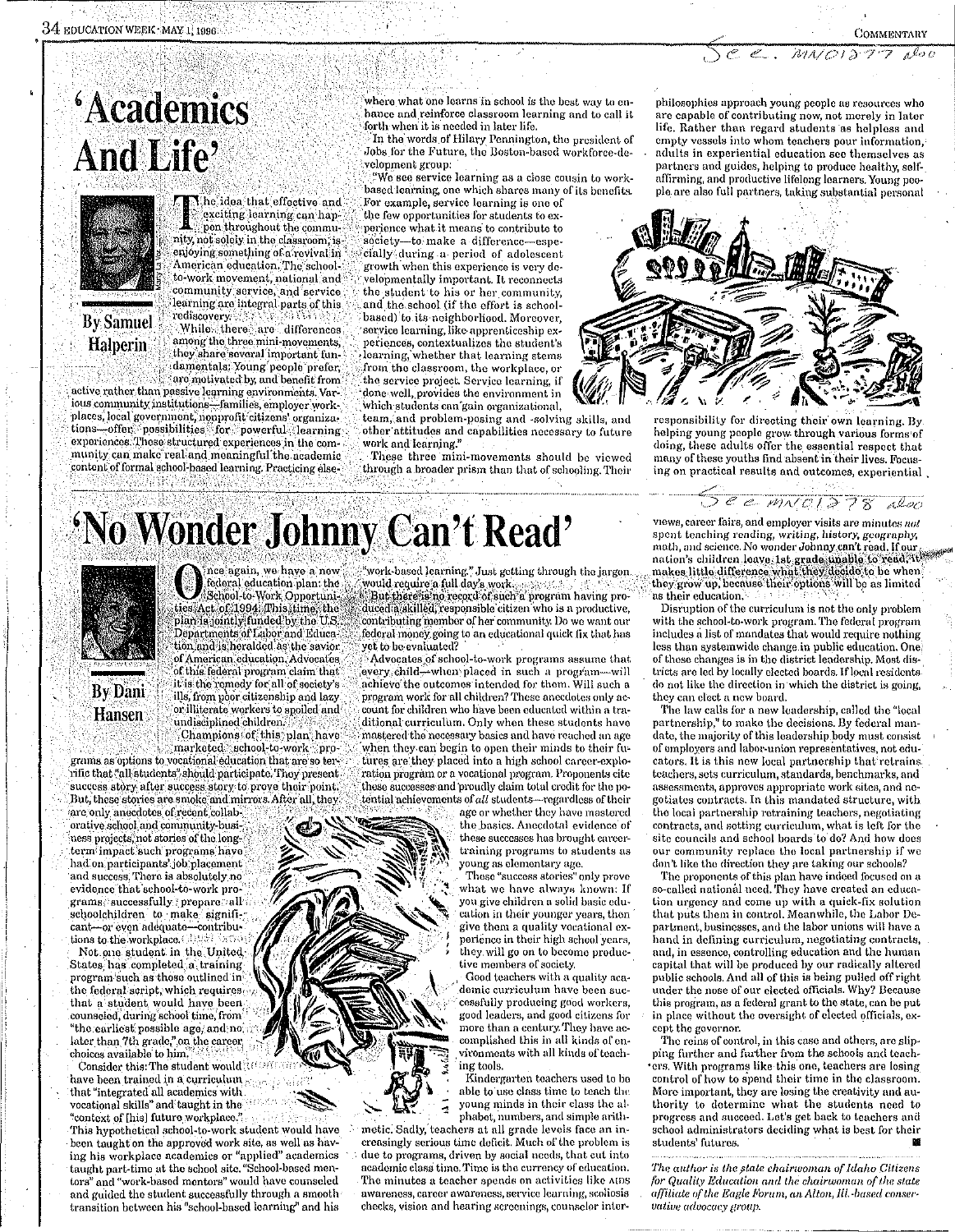learning leads young people toward competence, responsibility, and success. For the participating adults, such experiences bring great professional and personal satisfaction.

People do not learn solely from experience. (If we did, we would not repeat our mistakes so often!) What we do learn from is reflection on our experience, that is, integration of the new information with our previous learning, our personal values, and our life situation. When experience "fits" what is perceived to be important, useful, and valuable, this is true learning-not merely a rote exercise to pass an examination or other. ephemeral hurdle. In other words, effective learning has to answer the student's inevitable question: "Why do I need to learn this?" Our usual answers won't cut. it anymore: "You're going to need this someday," or "Learn it because I'm telling you it's important."

Many proponents of higher academic standards would motivate students by instituting "consequences, or sanctions for failing to master academic material. Undoubtedly, some students would work harder at their studies if, for example, college admission, student financial aid, or entry-level employment were made conditional upon an assessment of academic success in high school. Fear is a powerful motivator for some people. Few leaders today disagree with the need for students to achieve higher academic performance. As educators, though, we should strive for positive: motivation in the form of lively learning, rather than depend primarily on fear of "consequences." សារមានការប្រើវត្តិ

# **All Students Can Serve**



By

Margaret

A. O'Neill

iddle school students visit a senior citizens, home once a week to discuss with the residents historical events such as the Great Depression, World War: II, and Watergate. The result is a vivid, firsthand account of history that their textbooks could never convey, The students also learn about communicating with hearing-impaired people and about the natural aging process. The seniors find companionship and make a contribution to students' learning. This is service learning.

High school students study botany to learn about various trees' nutritional needs and ecological value. They plant trees on the school property to replace vandalized ones planted years ago: in memory of deceased students. This is service learning once again.

Schools can truly engage students in service to the community. As a matter of public policy, schools canand should make it clear that caring for others and the community are characteristics of responsible adults. And we should engage students in learning that is relevant, interesting, and purposeful. Service: learning accomplishes these objectives.

Service learning is clearly compatible with the role of schools in our society. The mission of public education nationwide is similar to that of my state: "To continuously improve public education in Maryland so that each learner acquires the skills, knowledge, and values necessary to become a responsible citizen and enjoy a productive life." We are encouraging graduates of public schools to become responsible citizens.

Service learning is a process that inculcates the values and skills of good citizenship. By addressing community problems that students themselves identify, they get to know their communities—the people, the problems, and the way competing interests must be juggled. These activities are basic for citizens in any democracy. The framers of the Constitution believed that the health and longevity of our democracy would depend upon an informed and engaged citizenry. To that end, students must actively participate in their

That is where service-learning, community-service, and school-to-work programs offer a marked advantage. When I observe students learning in a variety of well-structured experiential programs, I have been struck by the enthusiasm, even the joy, of these students. When asked what they learn in the workplace or in community service, young people will generally exclaim: "I make a difference." "People depend on me." "Now I understand why school studies are important." "Excellence counts in life."

But experiential education is not without its critics. In a trenchant assault on service learning, Chester E. Finn Jr. and Gregg Vanourek reveal that they have yet to reconcile experiential education with academic achievement. Writing in the October 1995 issue of Commontary magazine, they conclude:

"Most troubling"... is that our schools, which are performing so poorly in their core mission of transmitting basic skills and essential knowledge, are now diverting time. energy, and money to nonacademic matters.

Far from being a diversion from academic achievement, experiential educators believe that their applied methodologies advance effective academic learning. Yet, the critics' challenges must be addressed.

Too many promising education-reform movements bear out the adage, "Founded on a hunch, dismissed on a negative anecdote." Experiential educators must be able to show that what they are doing lies at the heart of effective learning. Until responsible research backs up anecdotal observation and conclusively

communities, in addition to performing rigorous academic study s

A national survey of young people conducted last summer revealed that you ha want to be involved in their communities. Ninety-five percent thought students should be required to serve as part of their schooling. And 75 percent said they do not serve because they don't know how or have not been asked. Service learning, which couples service to the community with preparation and reflection activities, unloashes the energy and idealism to make a difference in the community. Here, teachers' roles in service learning are especially important; in order for students to learn from their ser-

vice, they must be able to prepare, then reflect and discuss their experiences. A basic premise of service learning is that young people are a vast resource in our communities. Service learning gives them meaningful work and cultivates a sense of belonging. One state, Maryland, and 25 percent of all U.S. school districts havethe stated expectation that 'youths can and should become involved citizens.

All students can serve. Each person can do something to care for his or her community and the people in it. Students help younger peers by tutoring, helping with homework, coaching little league teams, and assisting adults to run after-school activities. Fire and rescue squads and emergency preparedness organizations are served by young people who join their cadet programs. Community organizations, like libraries, museums, and

parks, are served by young people who help with special projects and everyday activities. The list is endless. Whether they have special needs or are at-risk, students serve their communities while they grow personally, socially, and intellectually.

In 1992, the Maryland board of education became the first in the country to require students to participate in a service-learning program in order to graduate. Starting with the class of 1997, a Maryland high school diploma will represent not only the achievement of academic requirements, but also the perfor-

demonstrates that the experiential mini-movements can motivate many or most students to master "basic skills and essential knowledge" better than current practice, service-learning, community-service, and school-to-work strategies will remain boset by skepticism or under outright political assault.

The results of these programs speak for themselves. Whether bound for colleges or full-time workplaces after graduation, students are experiencing the relevance, the sense of connection, between academics and life beyond the classroom.

Youths who used to think of themselves as poor or average students have now decided they need and want further education. They have been turned on to the excitement of learning in the classroom-combined with relevant experience in the community or in a workplace.

Students in health sciences develop realistic plans for becoming registered nurses, physicians, and research scientists. Students in metal-working see themselves as future engineers, systems analysts, and geologists. One young woman studying to be a machinist says she has set her sights on no less than owning and managing the company in which she is apprenticingand for that higher education is essential.

Success in learning is infectious.

The author is the founder and co-director of the American Youth Policy Forum, a Washington-based professional-development organization for youth policymakers.

## $CC *MMS*  $01$   $37$   $7$   $7$   $9$   $10$   $10$   $10$   $10$   $10$   $10$   $10$   $10$   $10$   $10$   $10$   $10$   $10$   $10$   $10$   $10$   $10$   $10$   $10$   $10$   $10$  </u>$

ward their highest potential. Service learning is an integral part of Maryland's other statewide reform efforts. It provides opportunities for students to demonstrate their learning, achievements, and competence. Educators, too, have a chance to assess students' learning in authentic situations. Service learning affirms the value of learning from real, rather than vicarious or simulated, experiences. Finally, service learning is one viable way to engage the "whole village" in educating our children. Adult volunteers and supervisors at service organizations become, in essence, educators, serving as role models and provid-

See the first ring guidance.

All 24 districts in Maryland have designed their own service-learning programs. To earn the superintendent's approval, such programs had to include developmentally appropriate preparation, action, and reflection, as well as a record-keeping mechanism to mark students' progress toward fulfilling the graduation requirement.

Because we are the first state to tackle such an effort-engaging all students in service learning-we have had to begin from scratch, developing models, leadership, and resources for service learning. Over time, the districts and the state education department have together built consensus around good classroom practice and how to administer service learning on a statewide scale. Our practice has evolved and improved. We have documented what we have learned and are using these tools to evalu-

ate and continuously improve service learning. Another challenge facing our mandated servicelearning program has been to match the public's understanding of the spirit of the law with the reality of its implementation. Service learning, because it Continued on Page 36

The author is the executive director of the Maryland Student Service Alliance, a Baltimore-based publicprivate partnership with the Maryland Department of Education.